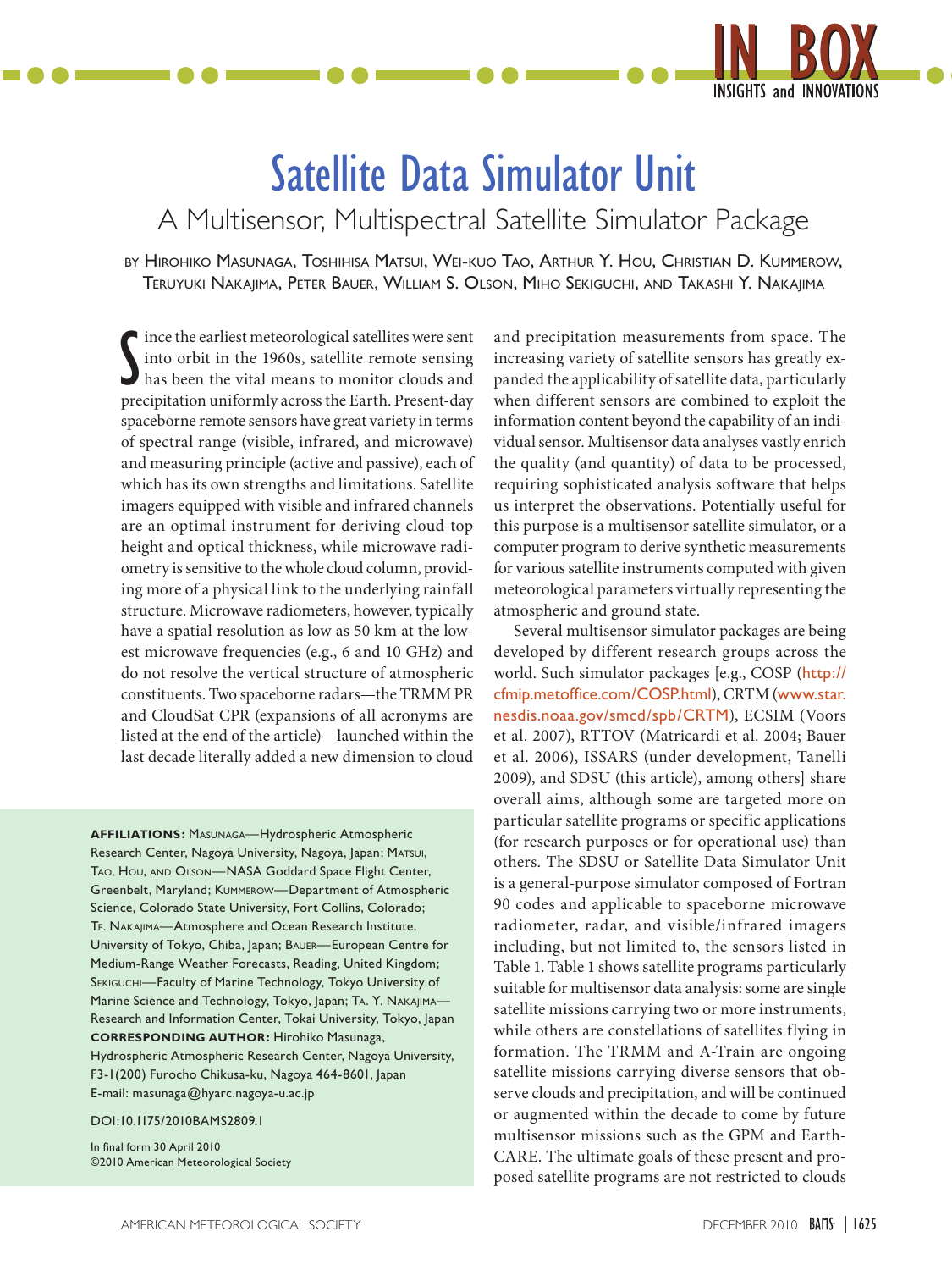

#### **Fig. 1. SDSU flowchart.**

and precipitation but are to better understand their interactions with atmospheric dynamics/chemistry and feedback to climate. The SDSU's applicability is not technically limited to hydrometeor measurements either, but may be extended to air temperature and

humidity observations by tuning the SDSU to sounding channels. As such, the SDSU and other multisensor simulators would potentially contribute to a broad area of climate and atmospheric sciences.

The SDSU is not optimized to any particular orbital geometry of satellites. The SDSU is applicable not only to low-Earth orbiting platforms as listed in Table 1, but also to geostationary meteorological satellites. Although no geosynchronous satellite carries microwave instruments at present or in the near future, the SDSU

would be useful for future geostationary satellites with a microwave radiometer and/or a radar aboard, which could become more feasible as engineering challenges are met.

In this short article, the SDSU algorithm architecture and potential applications are reviewed in brief.

**SDSU STRUCTURE.** Figure 1 outlines the SDSU algorithm flow. General simulator settings including sensor specifications such as channel frequencies/ wavelengths are defined first by the user, followed by the microphysical model setting where the particle size distribution (PSD) models are customized using the PSD library (see below). Input meteorological

parameters (e.g., snapshots from a CRM simulation containing temperature, humidity, and hydrometeor profiles) are then ingested and passed on to individual simulator components. As such, the I/O routines and each simulator are designed to be strictly modular so that the user can flexibly customize the SDSU (e.g., modify the I/O interface in a way compatible with the user-provided input data format and/or add a new simulator component to expand the SDSU capability). Technical details about each simulator component are documented in the papers cited in Table 1 and in the SDSU User's Guide. Antenna pattern convolution is applied to the simulator outputs—that is, simulated synthetic measurements are made "out of focus" so the spatial resolution matches the field of view (FOV) of satellite sensors.

The PSD library is a feature unique to the SDSU that allows the user to set arbitrary PSD models for individual hydrometeor species, facilitating the flexible implementation of various bulk microphysical schemes in radiative transfer calculations. As discussed later, remote-sensing measurements are often

| Simulator Microwave |  | Radar                                                         | <b>Visible/IR</b> |  |  |
|---------------------|--|---------------------------------------------------------------|-------------------|--|--|
| missions.           |  |                                                               |                   |  |  |
|                     |  | TABLE 1. SDSU components and applicable multisensor satellite |                   |  |  |

| <b>Simulator</b>            | Microwave<br>radiometer | Radar                           | <b>Visible/IR</b><br>imager |
|-----------------------------|-------------------------|---------------------------------|-----------------------------|
| <b>Numerical</b><br>scheme  | Kummerow<br>(1993)      | Masunaga and<br>Kummerow (2005) | Nakajima et al.<br>(2003)   |
| Missions/sensors applicable |                         |                                 |                             |
| <b>TRMM</b>                 | <b>TMI</b>              | <b>PR</b>                       | <b>VIRS</b>                 |
| A-Train                     | Aqua AMSR-E             | Cloudsat CPR                    | Agua MODIS                  |
| <b>GPM</b>                  | <b>GMI</b>              | <b>DPR</b>                      |                             |
| <b>EarthCARE</b>            |                         | <b>CPR</b>                      | <b>MSI</b>                  |

sensitive to the microphysical properties of clouds and precipitation such as, for example, hydrometeor particle size. The SDSU PSD library offers templates of typical PSD functions such as a single- and doublemoment exponential and gamma distributions for users' convenience. The users can either choose from these template PSDs or create their own PSDs and add them to the library. Given the PSD specified by the user, the radiative properties of hydrometeors are computed assuming that all particles are spherical. In a future version of the SDSU, a more sophisticated radiative transfer model will be implemented in which the nonsphericity of hydrometeors is taken into account.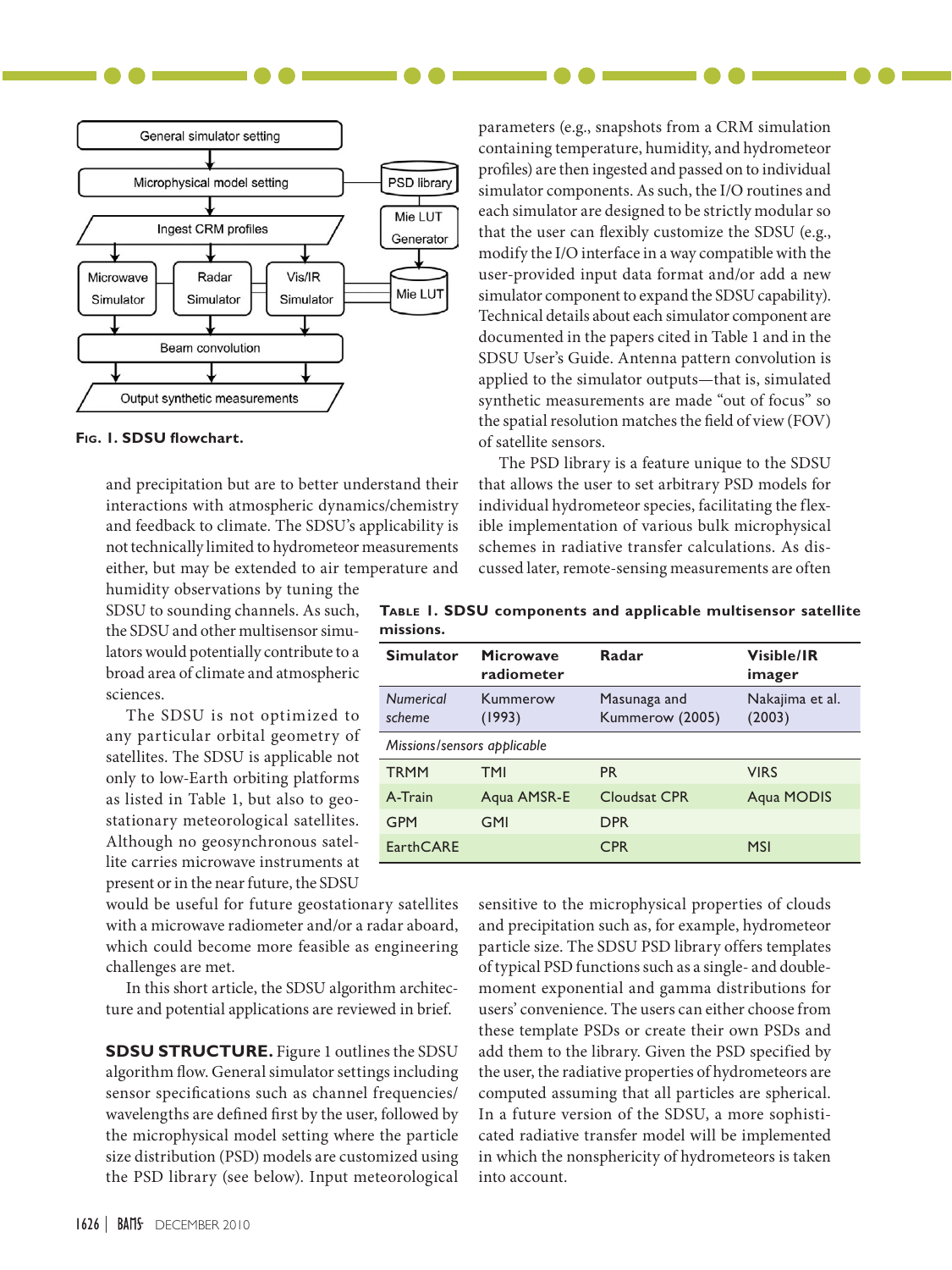

**Fig. 2. Synthetic observations computed with the SDSU, applied to a snapshot of a GCE-simulated tropical squall line. (a) Plan view of 19-GHz microwave brightness temperature [K] in horizontal polarization. Dashed line indicates** *x* **= 160 km where the radar cross-section shown in (c) and (d) is sampled. (b) Same as (a) but for 85 GHz. (c) Vertical cross section of 14-GHz radar reflectivity (dB***Z***) sliced along the** *y* **axis at** *x* **= 160 km. (d) Same as (c) but for 94 GHz. (e) Plan view of visible (0.62** *µ***m) radiance (W m**-**<sup>2</sup>** *µ***m**-**<sup>1</sup> str**-**<sup>1</sup> ). (f) Plan view of thermal infrared (12** *µ***m) brightness temperature (K).**

A lookup table (LUT) generator creates precomputed tables of the hydrometeor radiative properties, hereafter called the Mie LUTs. The simulator works several times (or even an order of magnitude) faster when the radiative properties are calculated offline in advance and stored in LUTs so that the simulator quickly refers to the LUTs without repeating timeconsuming computations. Since the hydrometeor radiative properties depend on microphysics, the Mie LUT generator is designed to be directly linked with the PSD library when it is compiled for execution.

These features make the SDSU unique compared to conventional satellite simulators used by spacecraft designers and manufacturers. While these simulators are well specialized for testing engineering details of instruments, the SDSU is targeted more on meteorological applications and is flexibly tunable to

realistic atmospheric and surface models. Examples of synthetic satellite measurements simulated with the SDSU are presented in the next section.

## **Synthetic Satellite Observations.**

The SDSU is applied to a CRM-generated mesoscale convective system to illustrate how they would be observed if the TRMM satellite flew over the scene. The example shown in Fig. 2 is a mature tropical squall line simulated by the GCE model and virtually observed by the three primary TRMM sensors: TMI, PR, and VIRS (see Table 1). Synthetic microwave brightness temperature at a low frequency of 19 GHz (Fig. 2a) shows thermal emission from liquid clouds and rainfall that form the main body of the convective system. Deep convective cores are identified as brightness temperature depressions in the map of high-frequency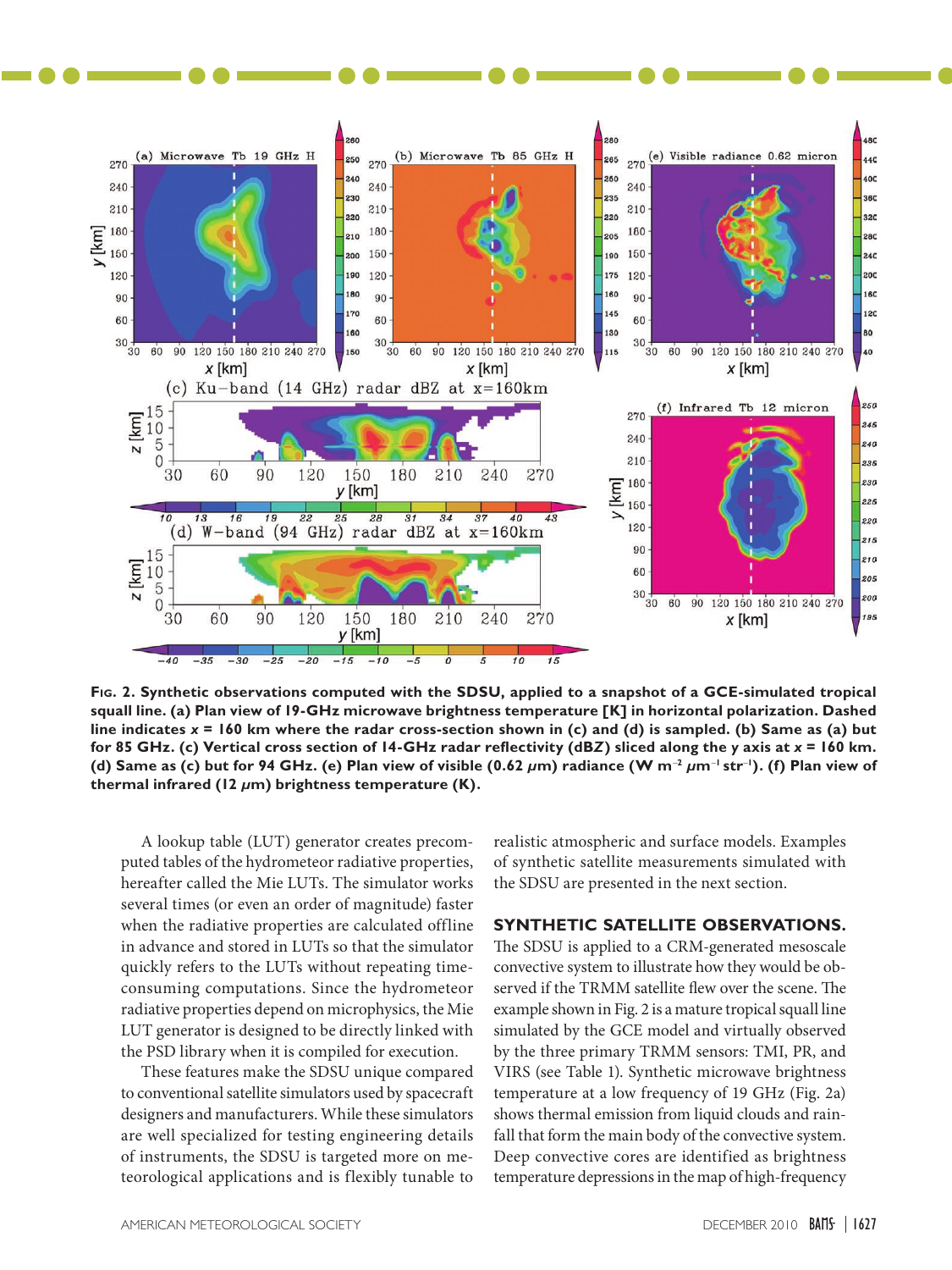

**Fig. 3. (left column) A-Train multisensor observations and (right column) synthetic measurements computed with the Goddard SDSU applied to a WRF simulation. The time stamp is approximately 0750 UTC, 20 Jun 2006. (Top) AMSR-E 36.5-GHz brightness temperature (K); (middle) MODIS 11-***µ***m brightness temperature (K); and (bottom) CloudSat radar reflectivity (dB***Z***). Red, dashed line crossing the top and middle panels indicates the CloudSat overpass.**

(85 GHz) microwave brightness temperature, resulting from microwave scattering by frozen precipitating particles (Fig. 2b). The spatial distribution of brightness temperatures is smoother at 19 GHz than at 85 GHz, as the antenna pattern convolution works more aggressively at lower frequencies (note that the radiometer FOV size is inversely proportional to the channel frequency when observed with the same antenna).

Shown in Fig. 2c is the vertical cross section of simulated TRMM PR (14 GHz) reflectivity in a vertical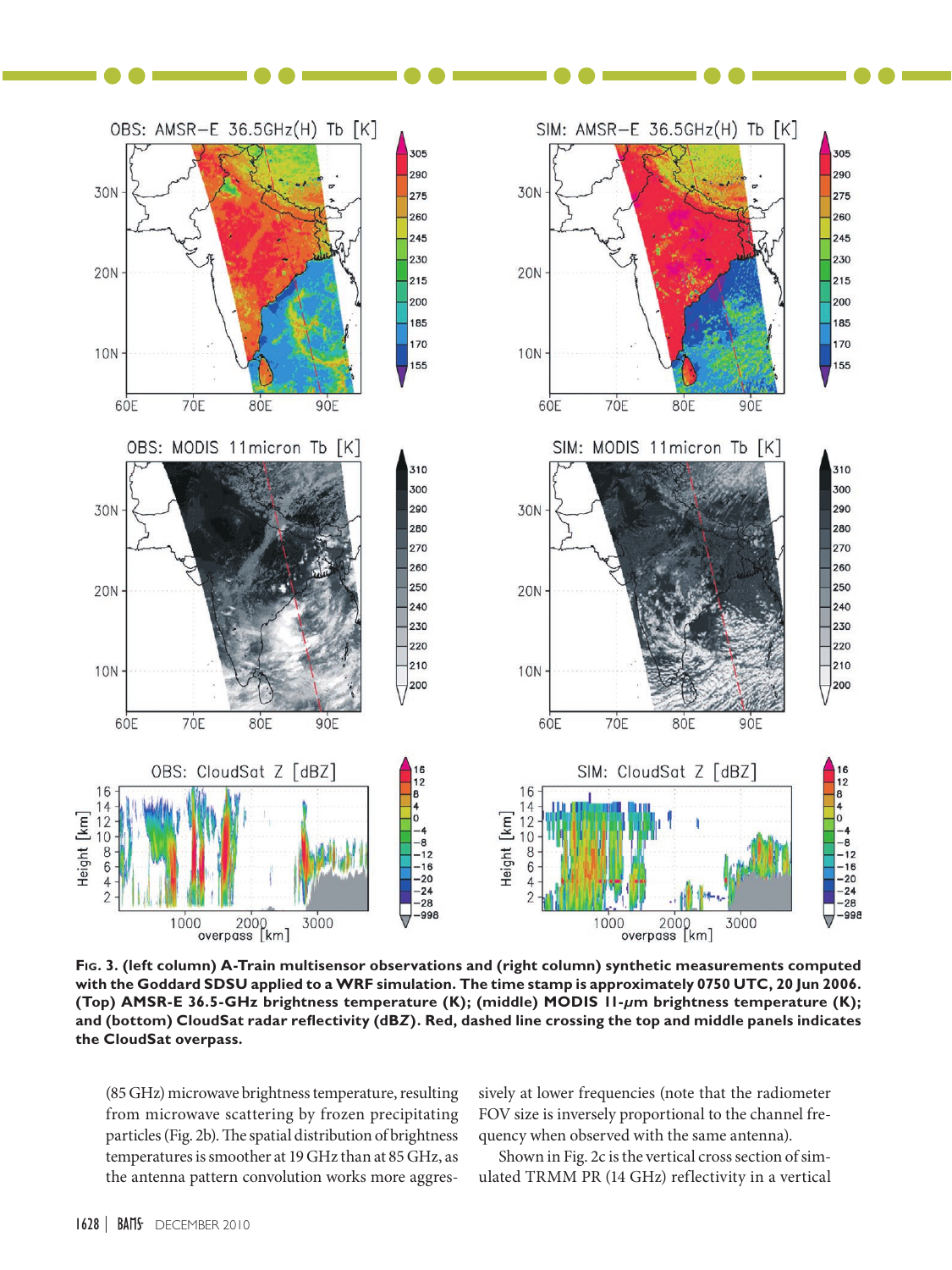plane at  $x = 160$  km. Some of the deep convective cores identified by 85-GHz scattering signals are clearly captured as areas with distinctly large PR echoes. The SDSU, with a simple melting-particle model installed, is able to reproduce the radar bright band, observed around the height of 4 km. For comparison, CloudSat (94 GHz) radar reflectivity is simulated with the same snapshot (Fig. 2d). This frequency is sufficiently high to thoroughly map nonprecipitating cloud decks extending into the upper troposphere, whereas lower portions of deep convective cores are left undetected as a result of the severe attenuation of radar echo by the thick layer of condensate above.

While microwave radiometry is a rough proxy for the total liquid and ice water constituted of millimeter-size precipitation particles, visible imagery is sensitive to smaller cloud droplets that may or may not accompany precipitation. When observed in the visible (Fig. 2e), the convective system in this particular case exhibits a complicated texture, including a line of shallow clouds newly spawned along a bow-shaped convective leading edge. Infrared brightness temperatures (Fig. 2f) delineate the cloud-top temperature, nearly as cold as 200 K, of extensive high clouds spreading entirely over the convective system. A series of synthetic observations shown by Fig. 2 implies that the three TRMM instruments provide different pieces of complementary information, and that a thorough picture of the convective system emerges only when observations from all the sensors are combined together.

Another example of synthetic measurements is presented in Fig. 3 together with corresponding observations by the AMSR-E, MODIS, and CloudSat. In this particular case, the A-Train constellation follows a track from the Bay of Bengal to the Tibetan plateau at roughly 0750 UTC on 20 June 2006. For the input model, a WRF simulation forced by the NCEP Global Forecast System was run with the GCE one-moment bulk microphysics and Goddard radiation schemes. Synthetic measurements of AMSR-E 36.5-GHz brightness temperature, MODIS 11-*µ*m brightness temperature, and CloudSat radar reflectivity were computed using the Goddard SDSU (see the last section of this article for a description). A tropical disturbance observed by the AMSR-E and MODIS over the Bay of Bengal is generally captured by the WRF simulation, although the disturbance consists of numerous cloud cells scattered across the area in the model simulation rather than organized into an arch-like band, as clearly delineated by the AMSR-E

observation. A cloud deck covering the Tibetan Plateau discernible in the AMSR-E and MODIS observations is reasonably well reproduced by the model simulation. These similarities and discrepancies are also readily identified in a vertical cross section of the observed and simulated CloudSat radar echoes.

The examples shown in Figs. 2 and 3 imply that the SDSU, or any satellite simulator applicable to a variety of sensors with different spectral ranges, is expected to be a powerful diagnostic tool to study the three-dimensional structure of cloud systems in depth. Potential applications of the SDSU are next summarized.

## **Application 1: Model Evaluation.**

A primary application of the SDSU is to diagnose the performance of CRMs in comparison with satelliteobserved radiances and backscattered electromagnetic echoes. Model evaluation studies with a satellite simulator have an advantage over the more traditional approach based on satellite retrievals (e.g., comparing surface rain rates). This is because, as depicted in Fig. 4, a satellite retrieval algorithm is an inverse model—that is, satellite measurements are inverted to find consistent input to the radiative transfer problem, based upon a number of assumptions with their characteristic underlying uncertainties. A major source of uncertainty for cloud and/or precipitation retrieval is the hydrometeor PSD. CRM simulations rarely agree with any satellite data product even if applied to the same precipitation event as observed, since the conventional PSD assumptions in retrieval algorithms generally have different historical roots from the assumptions underlying current CRM microphysical schemes. Besides the PSD, radiative emission from the surface and atmospheric gases can be an additional source of uncertainty if not properly modeled in the satellite retrieval algorithm.

These difficulties are avoided when the CRM is evaluated not with a satellite-based external data product but in terms of direct measurables such as radiances. The radiance-based model evaluation only needs a satellite simulator or a forward model to compute synthetic measurements (Fig. 4), requiring no inverse model to be invoked. While the PSD assumptions and other implicit assumptions that are built into retrieval algorithms are generally not perfectly consistent with the CRM physics, the surface and atmospheric parameters, including the PSD, are fully under the control of users of the SDSU. The SDSU user can specify the surface and/or atmospheric characterizations exactly as given by the CRM output,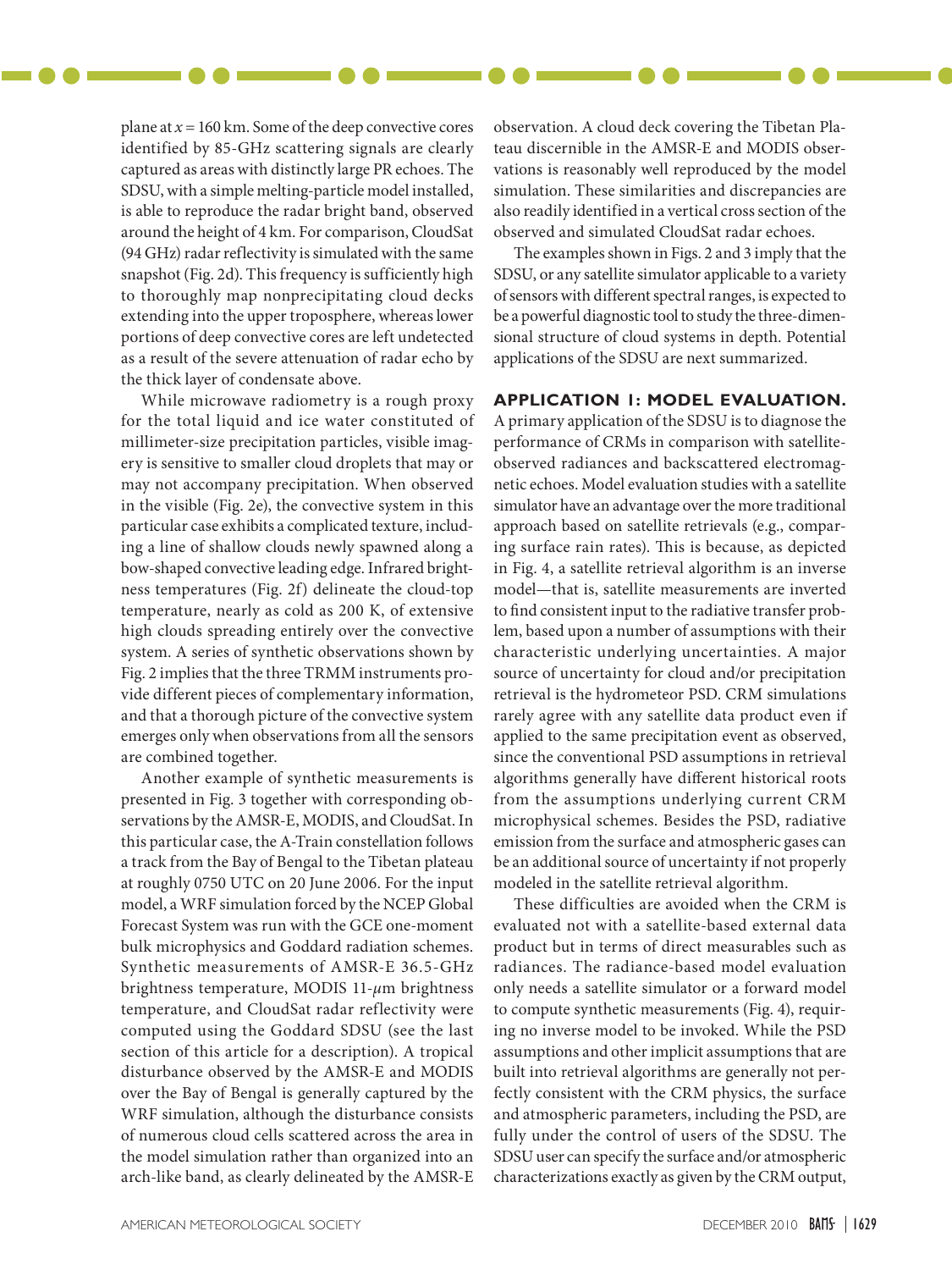

**Fig. 4. Schematic that illustrates the roles of a satellite simulator and a retrieval algorithm. A satellite simulator is a forward model in which synthetic measurements are obtained uniquely from the radiative transfer equation once all the required inputs are provided. On the other hand, a satellite retrieval algorithm is an inversion model, where the solution is retrieved by finding the input to the radiative transfer model that is compatible with a given set of measurements. Since satellite remote sensing generally involves underconstrained inversion problems, a retrieval algorithm is built on internal error models that characterize the uncertainties associated with the unmeasurables (and statistical noise associated with the measurables as well). The unmeasurables, in contrast, are controllable parameters for satellite simulators. The retrieval algorithm output (or data product) would agree with the simulator input (or cloud model) only when the error models are defined in a physically consistent manner between the satellite algorithm and simulator.**

or make a modification for testing the model sensitivity to the internal physics such as the microphysical scheme. As such, satellite simulators offer a useful testbed to validate CRM performance.

By combining data from multiple satellite instruments, the applicability of satellite simulators for evaluating CRM performance is greatly expanded, as illustrated by some recent studies, as follows. Model biases in macrophysical and microphysical quantities may be separately identified when the TRMM PR and CloudSat CPR are combined, exploiting the difference in the radar sensitivity to particle size between different microwave frequencies (Masunaga et al. 2008). Papers by Matsui et al. and Li et al. show that the combination of microwave and infrared brightness temperatures, together with radar reflectivities, provides a good test of CRM reproducibility in the

simulation of tropical convective clouds. Han et al. apply a similar technique utilizing TRMM PR and TMI data to a cold-frontal rainband simulation.

# **Application 2: Algorithm**

**DEVELOPMENT.** The usefulness of satellite simulators is not limited to model evaluation. The SDSU can serve as a tool to support retrieval algorithm development for current and future multisensor satellite programs. Such algorithms have combined use of passive and active microwave instruments to derive precipitation profiles, passive microwave and visible/infrared sensors to detect drizzle in maritime low clouds, and millimeter-wave radar and visible imagery to determine cloud microphysical properties.

While inversion schemes vary from one algorithm to another, typical modern satellite algorithms involve forward radiative transfer simulations to create a database or lookup table for the algorithm to search for the solution (or an ensemble of solutions). Alternatively, an inverse model may be designed using a set of forward radiative transfer simulations to train a neural network that establishes the connection between the measurements and solutions. As such, satellite

simulators can act as a forward model engine at work in the processes of constructing satellite algorithms. The core of the SDSU is indeed a collection of routines that were originally constructed for algorithm development purposes. A database of candidate solutions and neural networks are efficient and generally useful, but are based only on a finite number of forward simulations performed offline. The anticipated advance of computer capabilities could allow a forward radiative transfer model to be run online within satellite algorithms. The direct implementation of a forward model also facilitates numerical weather prediction schemes that assimilate satellite radiance data.

Another application of the SDSU is to assist in algorithm development by creating synthetic satellite observations used for testing algorithm performance. Figure 4 may also be viewed as a schematic illustrating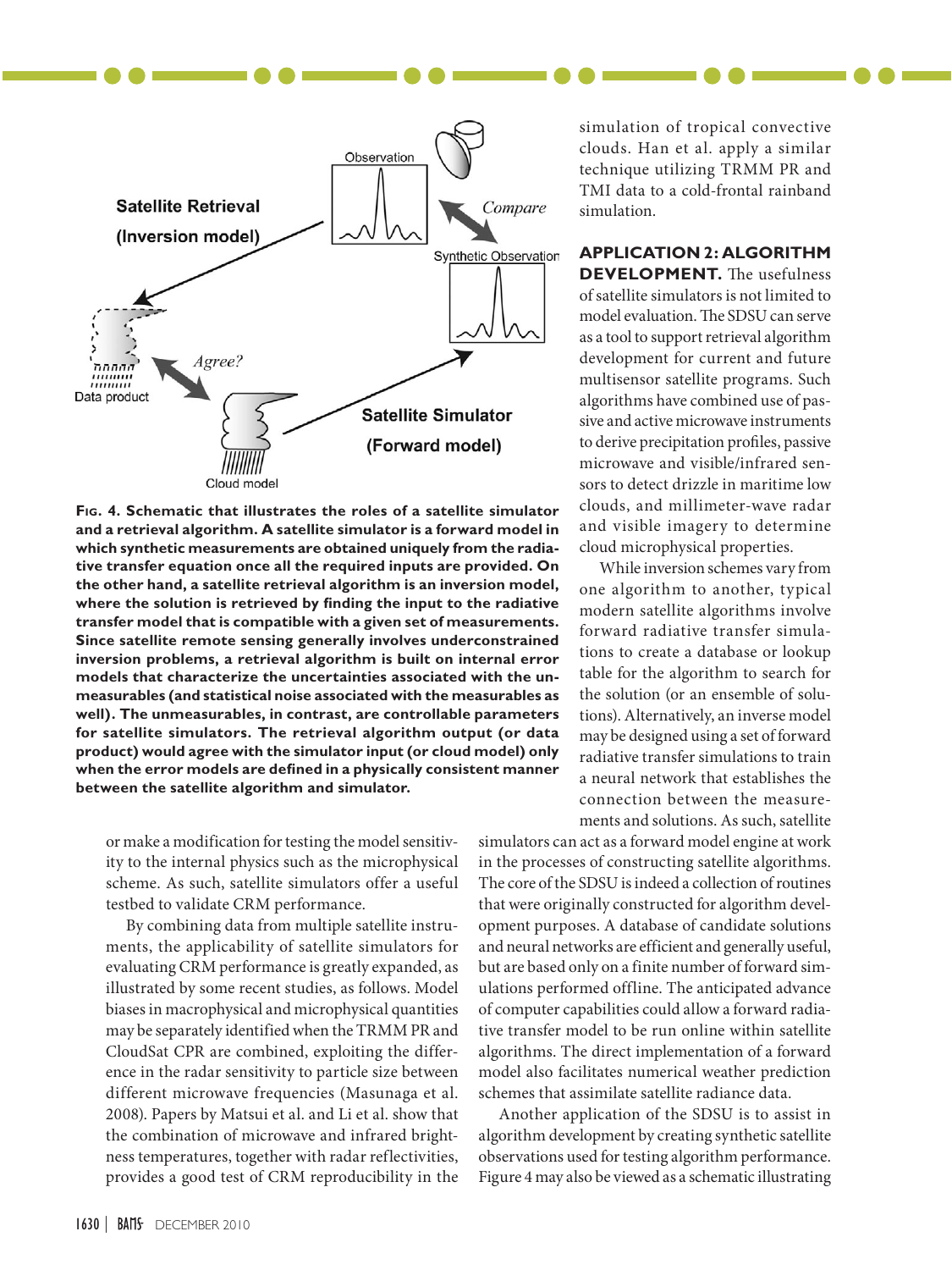the potential role of satellite simulators as a testbed for satellite algorithms. Satellite simulators are particularly helpful for prospective satellite projects that involve new instrumental technologies unavailable at present, for which synthetic observations provide the unique opportunity to test the retrieval algorithm with virtual data.

**Future Improvements.** The SDSU will be kept updated in an effort to meet the requests of users, fix bugs, and improve utility. An important upgrade being planned on a long-term basis is the implementation of more realistic hydrometeor radiative properties for frozen particles, including the effects of particle nonsphericity and inhomogeneity. Currently in the SDSU, the radiative properties such as the extinction and scattering coefficients are based on Mie solutions, for which all particles are assumed to be spherical. In reality, while cloud droplets and raindrops can be thought of as homogeneous liquid water spheres to a reasonable extent, frozen hydrometeors such as cloud ice crystals and snowflakes have highly complicated crystal structures varying dramatically with a number of factors, including ambient temperature and humidity. It is almost impossible to establish a single tractable theoretical framework applicable to arbitrarily shaped ice particles, but there are practical strategies using different approximations to model the radiative properties of inhomogeneous, nonspherical particles. In a future version of the SDSU, the present Mie LUTs will be replaced with a more realistic database of the radiative properties for frozen hydrometeors.

Another long-term plan for the upgrade is to expand the SDSU to include additional satellite sensors. The constant refrain from existing users is a request to add a lidar simulator to the SDSU. The CALIPSO lidar, when combined with other A-Train instruments such as the CloudSat CPR, has proven its capability for measuring the vertical structure of ice-cloud microphysical properties that were previously undetectable from satellites. It is expected that research interest in lidar, utilized as a component of multisensor spaceborne observatories, will continue to grow. This interest will be stimulated by the planned EarthCARE mission, which will include a lidar as part of a suite of satellite instruments.

SDSU users are encouraged to modify the distributed source code, written in the standard Fortran 90 format, and to implement new subroutines for their own research purposes if necessary. A notable example is the "spin off" Goddard SDSU being developed at NASA GSFC. In addition to the existing three simulator components of the SDSU, lidar and broadband radiometer simulator components have been included in the Goddard version. These new instrument simulators, utilized in combination with the visible/infrared simulator, enhance the SDSU capability for analyzing aerosols as well as clouds and precipitation. The Goddard SDSU's core interface has been reinvented 1) to include parallel computational capability, and 2) to support the NASA multiscale modeling system. With these additional features, the applicability of the Goddard SDSU is extended to support NASA's wide variety of ongoing and planned satellite missions, including TRMM, Terra, A-Train, GPM, and possible future missions under study, such as ACE.

**Download the SDSU.** The SDSU package is available for download from [http://precip.hyarc.](http://precip.hyarc.nagoya-u.ac.jp/sdsu/index.html) [nagoya-u.ac.jp/sdsu/index.html](http://precip.hyarc.nagoya-u.ac.jp/sdsu/index.html) for registered users. Registrants are requested to provide their name and e-mail address so that they will be notified of major upgrades. The SDSU package consists of source codes for the simulator components, Mie LUT generator with sample pre-computed LUTs, and all ancillary routines required to run the SDSU. Sample CRM inputs as demonstrated by Fig. 2 are optionally available. The SDSU User's Guide provides comprehensive instructions for users and is available in the PDF format from the Web site above.

#### **Appendix: Glossary**

| ACE            | Aerosol-Cloud-Ecosystems              |  |
|----------------|---------------------------------------|--|
|                | AMSR-E Advanced Microwave Scanning    |  |
|                | Radiometer for EOS                    |  |
| <b>CALIPSO</b> | Cloud-Aerosol Lidar and Infrared      |  |
|                | Pathfinder Satellite Observation      |  |
| <b>CERES</b>   | Clouds and the Earth's Radiant Energy |  |
|                | System                                |  |
| <b>CFMIP</b>   | Cloud Feedback Model Intercomparison  |  |
|                | Project                               |  |
| COSP           | CFMIP Observational Simulator Package |  |
| <b>CPR</b>     | Cloud Profiling Radar                 |  |
| <b>DPR</b>     | Dual-frequency Precipitation Radar    |  |
| CRM            | Cloud-resolving model                 |  |
| <b>CRTM</b>    | Community Radiative Transfer Model    |  |
|                | EarthCARE Earth Clouds, Aerosols, and |  |
|                | Radiation Explorer                    |  |
| <b>ECSIM</b>   | EarthCARE Simulator                   |  |
| EOS            | Earth Observing System                |  |
| GCE            | Goddard Cumulus Ensemble model        |  |

GSFC Goddard Space Flight Center